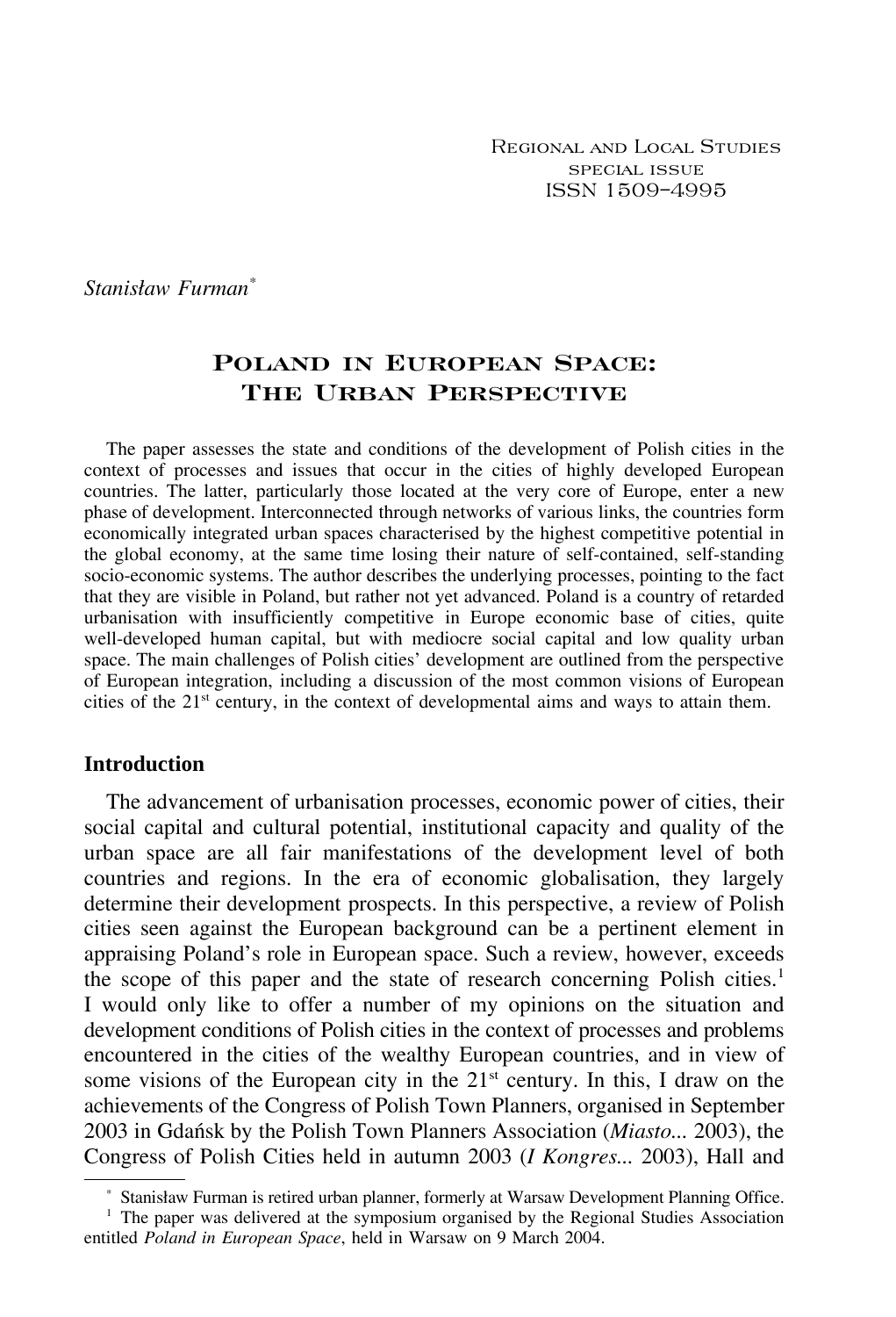Pfeiffer's report, delivered at the Berlin URBAN 21 conference (Hall, Pfeiffer 2002), and the preparatory work on the New Charter of Athens, proclaimed in Lisbon by the European Council of Town Planners in November 2003 (*The New Charter...* 2003).

### **Role of Polish cities in the development of European cities**

Regardless of their distinct individual features, European cities show a similarity in their paths of development resulting from common civilisational circumstances. Their development was neither linear nor monotonic, and seldom harmonious. Nonetheless, throughout their history, cities usually remained relatively self-contained, self-standing social and economic systems, regardless of their hierarchical or horizontal links with other cities and their direct vicinity, which was usually rural in character. Conurbations which evolved mainly in mining areas can be seen as exceptions to this rule. Owing to an accumulation of cultural codes from successive civilisational epochs, European cities have retained their identity and diversity in a way that remains unparalleled anywhere in the world.

At the same time, numerous diagnoses of European cities produced mainly in the last decades of the  $20<sup>th</sup>$  century indicate that cities of Europe are facing disintegration, accompanied by a loss of identity and stability. They emphasize that cities are increasingly suffering from:

- social disintegration, affecting the family, neighbours, workplace and urban communities, as well as relations between the city and its region;
- economic disintegration manifesting itself in a hiatus between enterprises and financial institutions operating in global networks and the local economy;
- spatial disintegration caused by the collapse of functional and spatial structures existing in the city and a chaotic sprawl of urban development into the surrounding areas.

It is stressed that elements which are becoming weakened include: a sense of historic continuity of the city's community and its culture, a sense of attachment to the form of the urban space, and historical ties with the region. Concerns are expressed about the stability of cities in the face of their growing dependence on external factors, sometimes occurring on a global scale, which leads to a sense of insecurity and lack of independence, as well as reduced confidence in the city as a socio-political entity capable of defending its distinct identity, accepted system of beliefs and economic standing. This, in turn, invited the questions on the character of a contemporary city, the ownership of the city and whether such a phenomenon as the city will survive in the global economy, information society and an increasingly amorphous town planning (Sassen 1998).

It has to be pointed out, however, that the city is a dissipative structure (Domański 2000), whose development is evolutionary only at some stages. In the face of substantial changes in its surroundings, the city undergoes a deep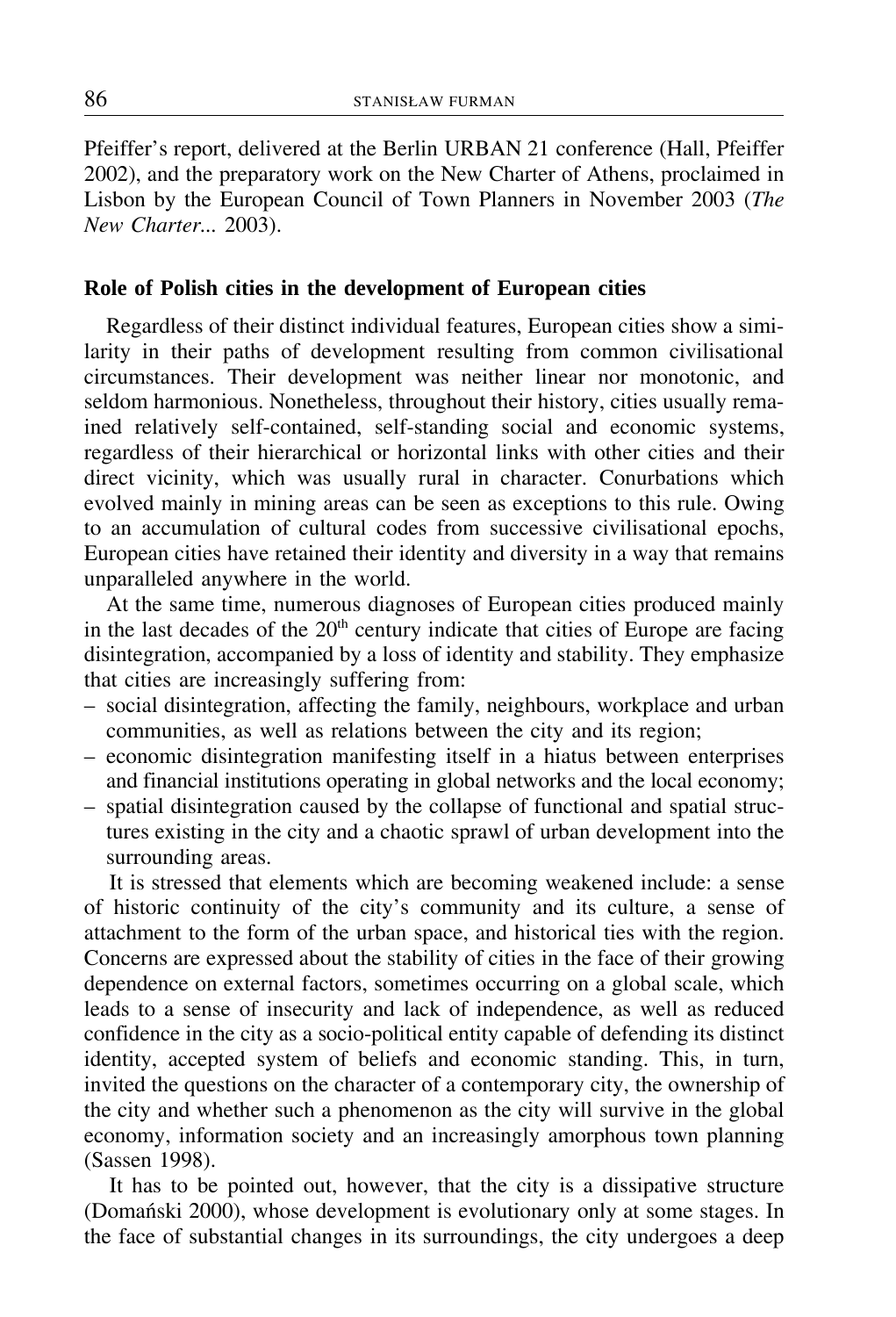transformation process to enter a new development stage. In fact, every epoch in the history of civilisation produced a new type of the city, based on different economic foundations, social and political structures and manner of the organisation of the urban space than before.

European cities are currently entering a new stage of development, in which the distinct character of individual cities is waning, and they are departing more and more from the Weberian ideal (Weber 2002), but this does not mean that the phenomenon of the city is doomed to disappear. Cities which are mutually connected by networks of different kinds of relations create a continuum in the form of polycentric  $-$  though still amorphous  $-$  urban areas and zones of intensive urban development. Such a new urban space, in a way that is most easily visible in the EU core countries, is created by economically integrated areas with the strongest competitive capacity in the global economy. In such areas, rural settlements and rural areas perform urban functions and provide housing for the population employed outside agriculture, which renders the division of space into urban and rural even less legitimate. At the same time, the monocentric and coarse spatial structure of classical cities is disappearing. Cities are merging into an increasingly continuous, multipolar and multifunctional urbanised space. In such a space, they become city centres rather than cities  $-$  merely hubs of contacts and service activities, and not self-contained socio-economic systems (*ESDP...* 1999).

Instead of a hierarchical settlement structure underpinned by a specific territorial structure of social and economic ties, a network-based structure is emerging, where geographical vicinity plays a lesser and lesser role (Jałowiecki 2001). Although there exists a hierarchy of structure hubs created by the cities, it is flattened, unlike the hierarchy which is typical of traditional European settlement patterns. The main hubs in the structure are metropolises which concentrate the decision-making and control functions of the economy, specialised producer services, as well as centres for the production and diffusion of knowledge and innovation. At the same time, the placement of production and distribution functions and services for the population which previously showed strong concentration tendencies is now more and more unrestrained. Nonetheless, zones of intensive urbanisation are emerging which connect the metropolises with one another, while cities located far from metropolises and intensive urbanisation zones are threatened with marginalisation  $-$  unless they have some unique and desirable assets.

This new stage of urban development is a result of many interdependent processes, which mainly include:

- changes in the structure, technology and organisation of production activities, increasing their freedom and location criteria, reducing the impact of the 'economies of scale', thus allowing for deconcentration of industry and spatial division of individual components of the production process, which helps to increase labour productivity and, as a result, leads to a reduction of employment in industry;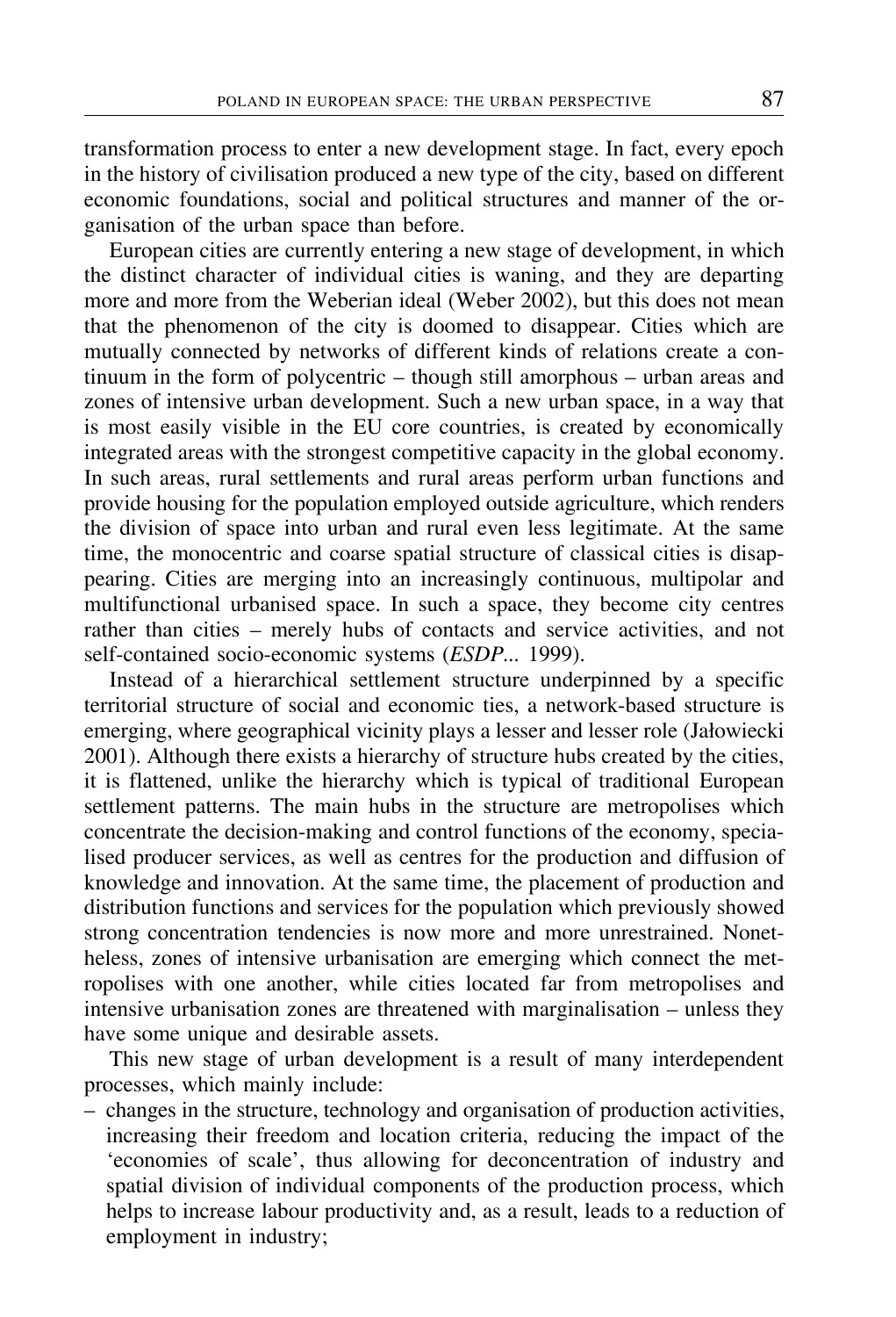- changes in the technology and organisation of agricultural production and food processing, which have reduced employment in agriculture to a small percentage of alle employed people and have led to a decreased demand for agricultural land;
- rapid progress in technology and development of infrastructure for transport and information transmission; this results in the decrease of unit costs and reduction of the time needed to transport goods and transmit information;
- growing concentration of business activities in the hands of multinational corporations;
- increased demand for financial brokerage services and services for producers, and their concentration in decision and control centres of the economy;
- efforts taken by cities to enhance their attractiveness and, at the same time, to ensure resistance to changes in the operation of powerful economic actors through strengthening ties between cities;
- increased inconvenience and higher costs of living and of business operations in crowded cities.

Although most of the above listed processes can be observed in Poland, they are not considerably advanced as yet. Polish cities have still a long way to go before they will enter the new stage of urban development outlined above. This stage is invariably preceded by attaining a high level of urbanisation by the regions and the country as such, as well as a high quality by most cities. The problem that Polish cities are facing is that the processes referred to above are taking place in a situation when the agrarian civilisation is not, as yet, a song of the past in some parts of the country, and the belated industrial civilisation has not reached a sufficiently high level.

Polish cities do have a European origin. Their development, however, has followed a path similar to that taken by Western European cities only in the western and northern part of the country and only until the outbreak of World War II. Urban development in the territory of the First Republic of Poland, particularly in the areas which were occupied by Russia following the partitions, was less fortuitous, and occurred in less favourable economic, political and social circumstances. In relation to Western European countries, Poland is a country of delayed urbanisation and enormous disparities in this regard. In the voivodships (provinces) of Silesia (*¥ Sla˛skie*) and Upper Silesia (*Dolnośląskie*), the urban population exceeds 70 per cent of the total population, while the rate of employment in agriculture is under 15 per cent. At the same time, in the Lubelskie, Świętokrzyskie or Podkarpackie voivodships less than a half of the population live in cities, with the share of employment in agriculture exceeding 50 per cent (if we include owners of subsistence farms). To complete the picture, the subregions of Biała Podlaska, Chełm and Zamość, and Krosno and Zamość have the lowest GDP and value-added levels per capita, and the Lubelskie voivodship is the region with the lowest GDP per capita in the enlarged European Union (European Commission 2004).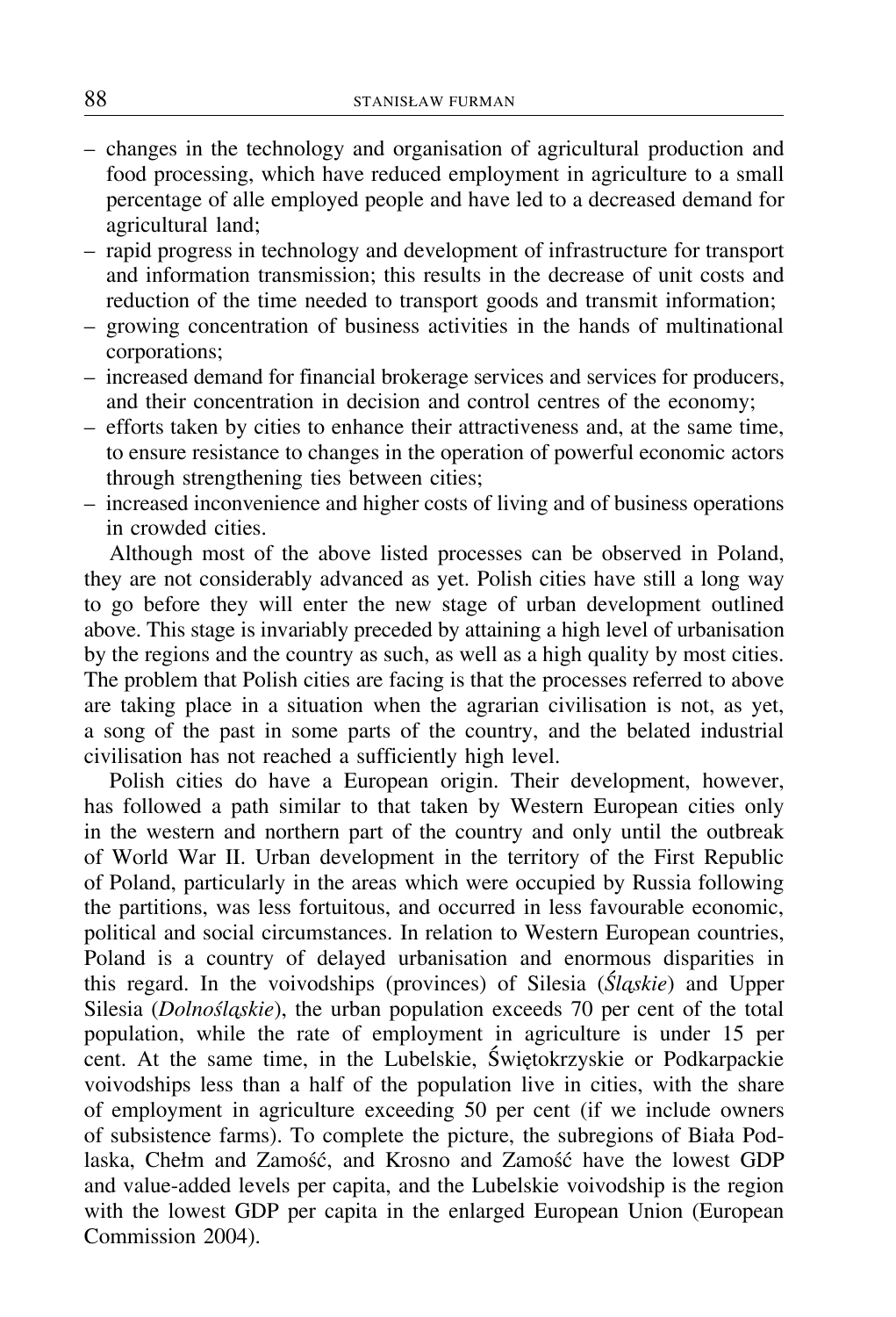The rapid industrialisation of the country in the years 1950–75 proved to be structurally mistaken, costly and ineffective. Not only did it fail to produce a substantial reduction in the spatial disparities concerning the level of urbanisation, but it also fashioned the economic foundations of cities in a way which makes them uncompetitive in Europe. In 2002, the value of the relation between exports of goods and services to GDP in Poland was the worst among all the countries joining the EU, and the value of exports per capita was three times lower than in the Czech Republic and Hungary. In addition to that, many cities were made dependent on the industrial plants which are today going bankrupt, and which is the reason for their deep crisis and structural unemployment.

In the period of transformation, despite the dynamic development of market services, the legacy of the former economic and political system can still be felt. The former system limited the functions of cities as centres for the exchange of goods, information and ideas, created a minimal demand for business-environment infrastructure and a tiny though unsatisfied demand for services for the population. In the early 1990s, no city east of the Elbe was perceived as capable of performing the function of a centre for the management of world-open, market economy of a European significance (Hall 1990). Fourteen years after the transition, Warsaw is the only metropolis in Poland which plays a significant role in the European network of metropolises, yet is ranked lower in the hierarchy than Budapest or Prague. Other Polish cities have a merely regional significance and are facing a realistic threat of being overshadowed by foreign metropolises (Ziobrowski 2002; Śleszyński 2002).

The polarisation of development around large cities which can be observed today is interpreted as an increase in the spatial concentration of socio-economic processes in urban and industrial agglomerations, typical of the development stage which is coming to an end in Europe. This process was accelerated as a result of Poland's opening to the global economy, in which large cities (mainly Warsaw) became primary locations for foreign investments, including investments in industry (Furman 2001b). An urban area is quite distinctly emerging only around Warsaw. It is not extensive, however, and the impact of Warsaw on the development of the remaining part of the Mazowieckie voivodship is rather limited. Recent research on the prospects for an integrated development of Polish agglomerations did not reveal the existence of any specific ties or relations between them or the emergence of any zones of more intensive urbanisation and business activity (Kuciński et. al. 2002). Polish cities remain loosely connected socio-economic systems, which practically have no ties with the network of European cities (with a few exceptions).

## **Major challenges and development factors of Polish cities in view of European integration**

Backwarded Polish cities have to compete with other European cities for investments and jobs. Although unemployment affects cities in all European countries, in Polish cities it has crossed the threshold of 20 per cent. Such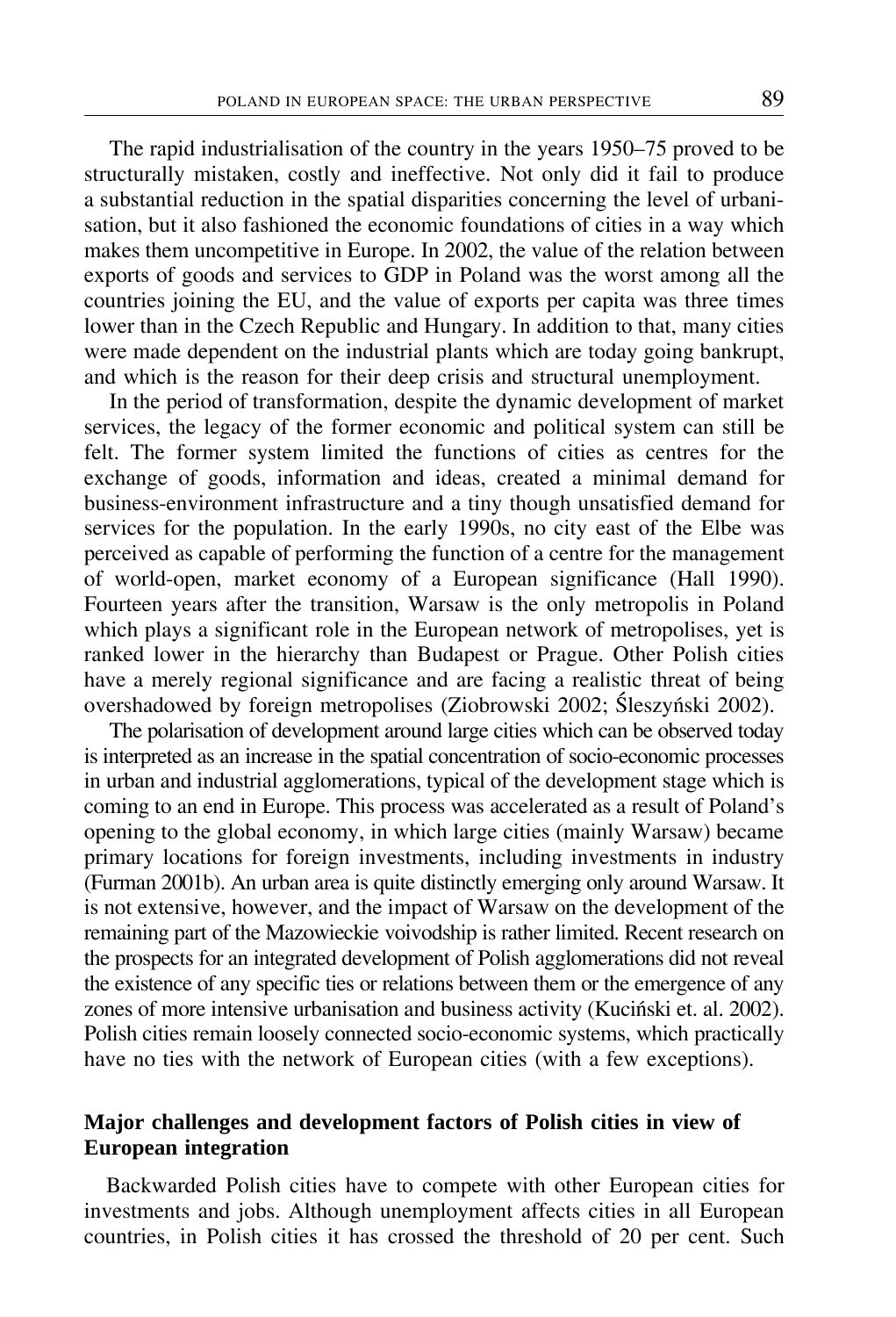a high unemployment rate is mainly due to the need to implement, in a very short time, radical structural changes in the economic base of the cities; liquidation of excessive employment inherited after the former system; low competitiveness of Polish enterprises on the global scene, as well as lack of capital and investment potential.

Due to the shortage of indigenous capital, the main focus of the efforts aimed to attract new investments and create new jobs falls on gaining significant foreign direct investments. This, however, is going to be more and more difficult, because in the global economy capital flows and portfolio investments oriented to deriving profits from the existing production assets rather than to generating new ones are going to grow faster than foreign direct investments (Sassen 1994). Although Poland's share in the value of global FDIs is higher than the share of Poland's GDP in the global GDP, in 1999–2001 it represented only 4.4 per cent of GDP as compared to an average 6.9 per cent in the EU15 and 20.7 per cent in Ireland (European Commission 2004, Table A.2.9), which means than in per capita values it is much lower than in the Czech Republic or Slovakia and, regrettably, has been declining since 2000.

Poland's urban policy needs to make a better use of the cities' own resources, in recognition of the fact that the unlocked indigenous potential of cities was the driving force behind the creation and great activity of SMEs in the initial years of the transformation (Furman 2000). In every city, a market related to exogenous functions is operating alongside a market geared to meeting internal needs. These markets are mutually interdependent and although the market related to exogenous functions has a stronger influence on the city's position and overall dynamics of its development, it is the market related to endogenous services that is, as a rule, the main source of employment and a factor stabilising the city's economy. Creating favourable conditions for the development of the local economy must be treated as an urgent priority by the city authorities, especially because the experiences of the European cities indicate that Poland is also a country where, potentially, enterprises owned by huge corporations can exert a destructive influence on the local economy. Since these enterprises may operate in a way that runs counter to the city's interests it is extremely important to make them 'take root' by encouraging their links with local companies, which in turn should lead to a better coherence and complementarity of the city's markets related to exogenous and endogenous markets.

In a global economy characterised by free flows of goods and capital, the factors which determine the location of both foreign and domestic investments increasingly include the human and social capital of cities, the quality of urban space and its transport and telecommunication links, as well as the legal environment and efficiency of municipal institutions.

The human capital of Polish cities now guarantees a sufficient supply of labour resources. The current concern is the low utilisation of these recourses, not to mention the surplus of labour resources in rural areas. The employment rate of the economically active population, which was 56 per cent in 2002,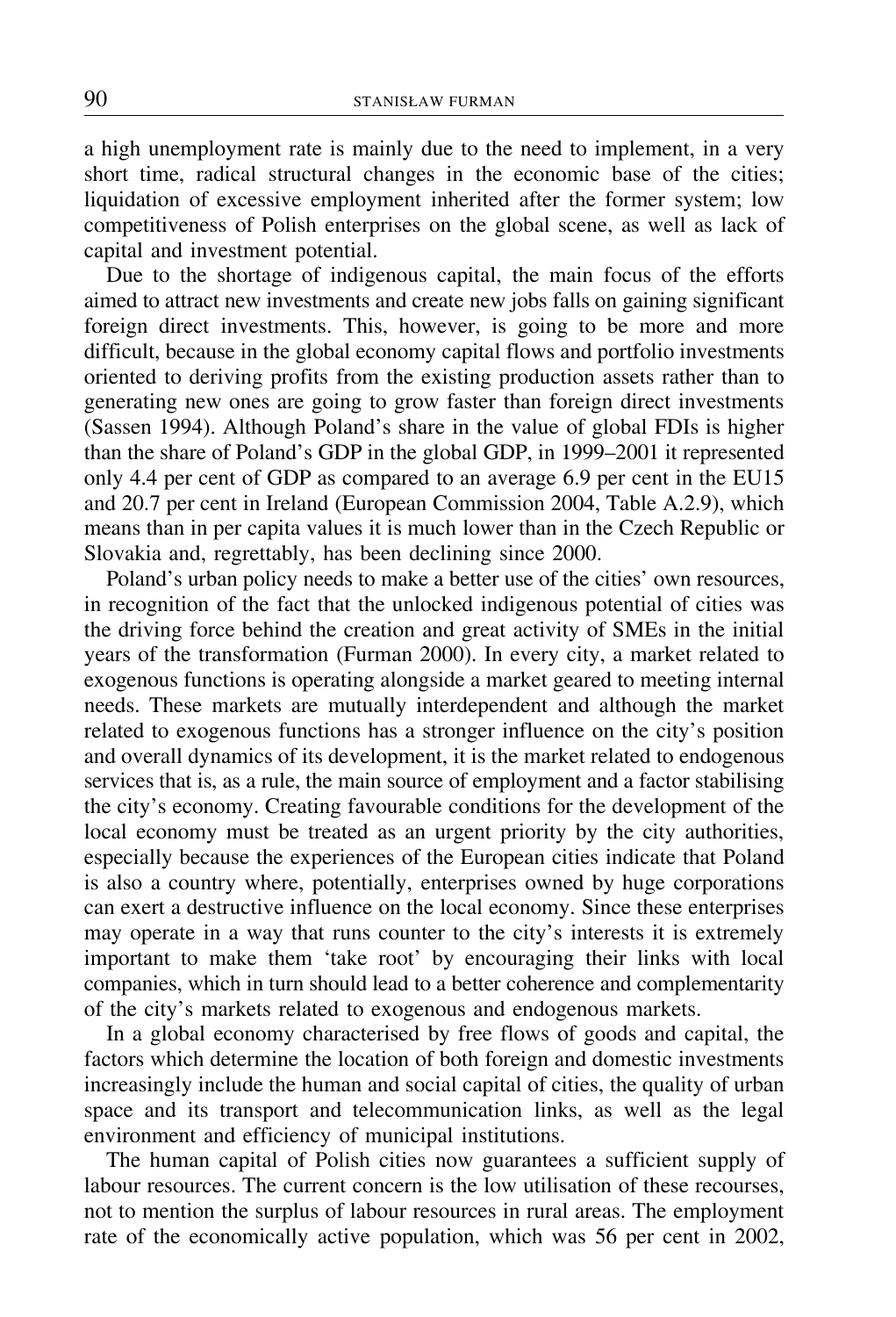was 8 percentage points lower than the EU15 average. Despite an unquestionable progress in this respect, the level of education is not entirely satisfactory. The percentage of the population aged 13+ with higher education still remains lower than the average in the EU, although it exceeds 17 per cent in the cities, with 33 per cent of the urban population having secondary education. In the years 1988–2002, the share of city dwellers with elementary education among the urban population aged 15+ fell by 10 percentage points. Unfortunately, the profile of higher and secondary education does not seem to correspond to the needs of the contemporary economy, with continuing education only in its nascent stage.

The human capital in Polish cities is not free from threats represented by stagnation in the number of the population, reduced fertility of women, decreasing population reproduction rates and population ageing. These threats are less imminent in Poland than in Western European countries, particularly Germany, but should not be ignored. At the Berlin conference devoted to the 21<sup>st</sup> century city, Hall and Pfeiffer declared population ageing to be the main distinguishing feature and the major problem facing European cities. In 2025, population aged 65 or older will represent over 40 per cent of the working age population in 42 regions of the EU15 (European Commission 2004, p. 18). The ageing process of the urban population will have far-reaching consequences, including the reduction of the economic power of cities, an increased demand for public services coupled with dwindling sources of their financing, and increasing fiscal burdens for the working population to finance allowances and benefits of the non-working population in addition to their own social security contributions, which in turn depresses demand for consumer products and investment potential. Population ageing will have a negative effect on the ability to create and assimilate innovation and on the propensity of the mobile global capital to invest in cities with an ageing - and thereby less and less active – population. A question can also be posed about the willingness of the young generation to finance public expenditure to satisfy the needs of old people and about the future of small and medium-sized cities which may soon suffer from a shortage of labour and sources of income. These problems are also pertinent in the discussions about the Polish cities, mainly in view of the inevitable – sooner or later – opening of the Western labour markets to Polish workforce. In the pre-enlargement European Union, two thirds of the population growth is the result of migratory inflow from outside the Community. In this context, we should look from another perspective at restrictions concerning the closure of the labour markets in the EU15 to Poles and pose the question whether the period when such restrictions are in force will be sufficient to create such labour conditions in Polish cities that will prevent the outflow of best-qualified human resources to other countries.

It is difficult to look with optimism at the social capital of Polish cities, which has never been high, considering the long-lasting dominance of the landed gentry culture. We can speak of a historical continuity of the local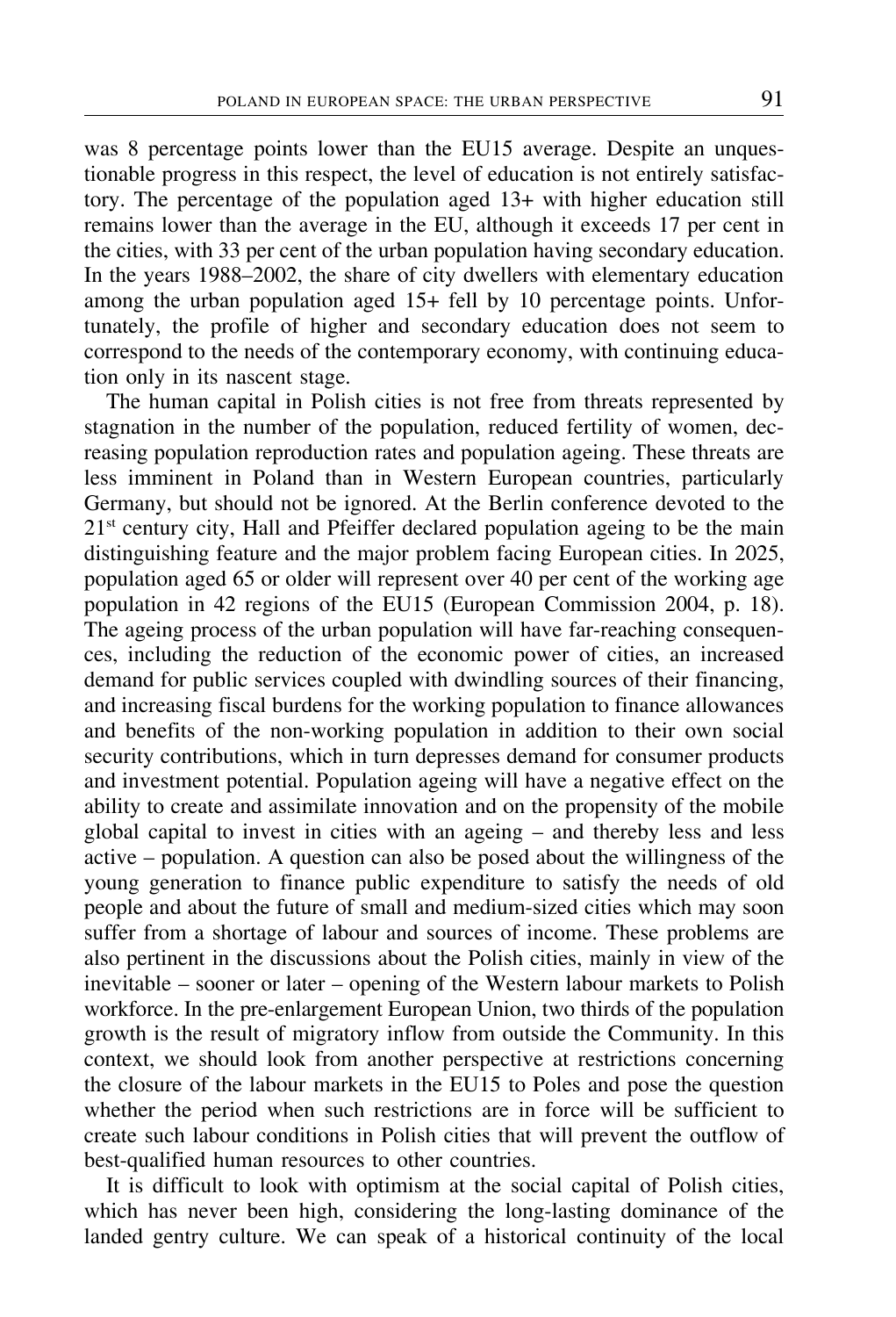communities only in a few of Polish cities. As a rule, these communities would be re-established after World War II, following the huge migrations forced by the changes in the state borders and the tragedy of the Holocaust. The middle class is weak, well-established political and intellectual elites are nearly non-existent, emotional ties of the city dwellers with their cities are shallow, and the cities themselves are seldom perceived as the common good and common civic duty. Weakness of civic institutions, corruption and rising crime are all proofs of feeble social ties and a lack of social trust.

It has to be said, though, that Polish cities are as yet free from problems and tensions caused in Western European cities by the migration of people from other cultures on the one hand, and on the other  $-$  by the emergence of an extremely influential though not so numerous group of 'jet set' executives. The former and the latter do not have any significant emotional ties with the cities they have found themselves in, and both the former - through their mass-scale presence, and the latter – through their power and influence, tend to restrain the role of the native population of their cities. Some tensions in Western Europe also arise between the urban population and the population of urbanised suburban areas, which undermines the very foundation of the municipal self-governance system. The outflow of more affluent population to the suburbs reduces the tax base of the cities, which still do have to develop infrastructure used by the suburban residents. On the other hand, residents of the suburbs do not have any say in the election of municipal authorities or formulation of municipal policies, even though by working and doing shopping in the city they contribute to its development.

What remains a major problem in the Polish cities is the poverty of the population, largely brought about by high unemployment, and frequently structural in character, which has a particularly adverse influence on social capital. Poverty is also relative to general impoverishment of the country. The percentage of the population threatened with poverty, which is usually understood as people living in households with an income level under 60 per cent of the average household income in a given country, is the same in Poland as the average in the EU15. Nonetheless, disparities in the level of income between households are growing rapidly, which is manifested, among other things, by the spatial segregation of the poor and the rich, maybe not as much as in the form of ghettoes of poverty but rather pockets of prosperity. This is further exacerbated by loosening family ties, evident in an increasing ratio of the number of divorces to that of marriages, which in 2002 in cities was as high as 1 to 3, and over two million single parents bringing up children (20 per cent of all families and one third of families with dependent children). Single-person and two-person households account for 40 per cent of all households in Polish cities. This is a much lower rate than in the EU15 countries, but it has to be concluded that similarly to those countries, the family in Poland is less and less performing caring functions vis à vis elderly people, and Polish cities are suffering from an acute shortage of both infrastructure and means to replace the family in the performance of this task.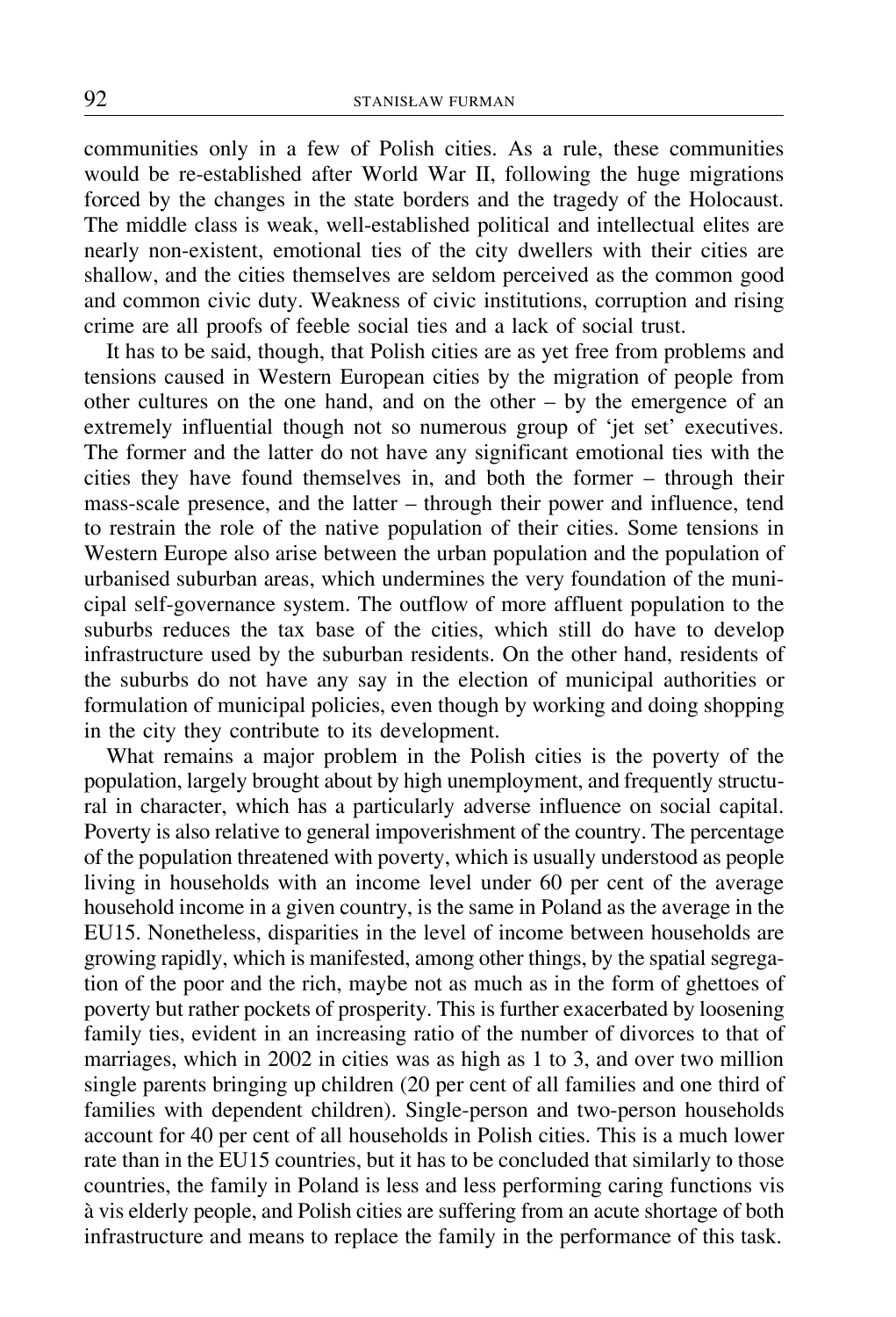As compared with cities in the west of Europe, Polish cities are characterised by a low quality of urban space development, mainly as regards city centres and public space. The reasons for this are very complex and strongly rooted in the past, and include the destruction of cities during the two World Wars; a careless use of their resources, taking no heed of future needs, and a model of urbanisation accompanying forced industrialisation processes. In addition, the existing spatial development structures are not consistent with new urban functions and new requirements of both the economy and the city residents. Economic, social and cultural processes, started in 1990, add new meanings and values to urban development. Owing to the diversification of the economy, the face of the cities is becoming more varied, with decreasing spatial disparities in the access to services and jobs. New, modern office and retail facilities are built, the economic effectiveness of land use is increasing, and the quality of residential development is improving. This is coupled by a marked progress in the development of municipal and business-environment infrastructure. It has to be said, however, that transformation, especially in large cities, rarely proceeds as a planned 'refashioning' of the city. The process is characterised by a general spatial chaos and impaired efficiency of the city's operation due to distorted proportions between private capital investments and public investments in technical and social infrastructure. On top of that, the lack of strong local traditions and a sense of attachment to the cultural heritage and the historic landscape of the city, which in many cities throughout Europe comes from different cultural milieus, is manifested in a proneness of Polish cities to yield to cultural uniformisation (Furman 2001a).

The housing resources of Polish cities are insufficient and pose a barrier to mobility, thus hampering any effective combating of unemployment. There are 114 households per 100 apartments, while the ratio of usable floor area per resident is slightly above 20 sqm, with 60 sqm as an average floor area of the apartments. These values are substantially lower than in EU15 cities, and are improving at a very slow rate. To close the gap between the Polish and EU residential standards, Polish cities would need to build several million new apartments and prepare about 100 000 hectares of land for new residential development. Over 20 per cent of cities were built before 1945, of which several hundred thousand are too old and run-down to be renovated. Residential buildings accounting for two thirds of the housing stock were built in the years 1950–1990, and their moral depreciation is relatively high. In this situation, a slump in the construction industry is highly worrying, especially in view of the fact that in 2003 the value of building production per capita represented a mere one fifth of the average for EU15 and one tenth of the total production in Ireland alone.

In addition to housing, the condition of transport infrastructure is another major problem that Polish cities will have to tackle. Cities in Poland have no connections with one another or with European cities which would be suitable for the current traffic intensity and the quality of infrastructure; they also lack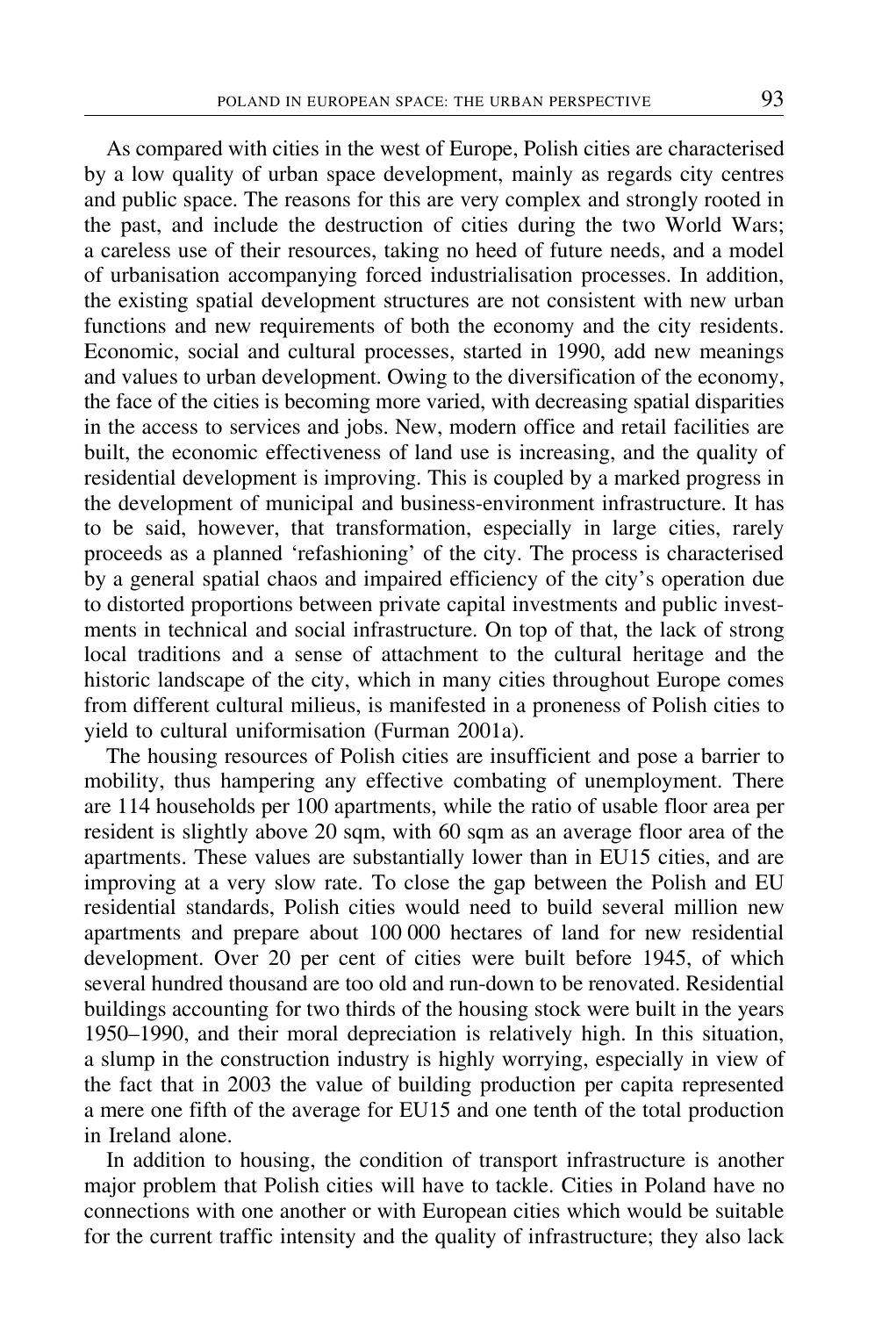sufficiently developed internal networks both in public and individual transport. The condition of the transport infrastructure is a disparagement to Polish space and poses a huge barrier to the development of cities, a barrier which must be removed if the competitiveness of the Polish space and its cohesion with the European space is to improve in any significant way.

In order to attract foreign and domestic investment, Polish cities need to substantially upgrade their technical and social infrastructure and to improve the quality of the urban environment, including spatial organisation. All this requires public funding. Unfortunately, municipal budgets and the state budgets lack the necessary funds to foster regional and urban development. EU structural funding can be an important source providing the means to implement public investments in the cities. The cities, however, have a limited access to loans, without which it may prove impossible for them to raise the funds for the pre-financing of investment projects. This necessitates the establishment, from scratch and at a fast rate, of new institutions and other instruments for the implementation of development-oriented regional policy, and mainly involves increasing access of cities to loans offered by commercial banks. The cities also need public-private partnerships to support them in the implementation of their development programmes. Regrettably, no legal environment which would facilitate such partnerships has been created as yet, and, similarly, legal arrangements which would encourage venture capital to participate in city revitalisation programmes are still lacking.

Polish cities will only be able to compete with other European cities when the competitiveness of the Polish economy, which is currently very low, substantially increases. It reflects poor links between the science and economy sectors and low expenditure on R&D, which is mainly financed from the state budget. No Polish city represents an environment which would be a distinct manifestation of an interactive social process of the creation and diffusion of innovation. The share of new and upgraded goods in the industrial production sold is three times lower than the average in the EU countries, and the number of inventions and granted patents is very low. Among the Polish cities, only Warsaw is a relatively well-developed academic and research centre on the European scale. This can lead to some concerns that the development of knowledge-based economy in Europe, which is heralded in the Lisbon strategy, can mean a decrease in the competitiveness of Polish cities and the weakening of their already weak position among European cities.

*Another difficulty hindering urban development is the lack of coherence in the legal system, which is made up of legislation that is prepared by individual government departments and intended to serve narrowly understood departmental interests. This leads to obstructions in the decision making process and to adoption of inconsistent solutions, which contradict the principles of harmonious development. Public institutions which influence urban development are inefficient, there are no effective mechanisms for the coordination of public policy both vertically, between the individual sectors of government, and*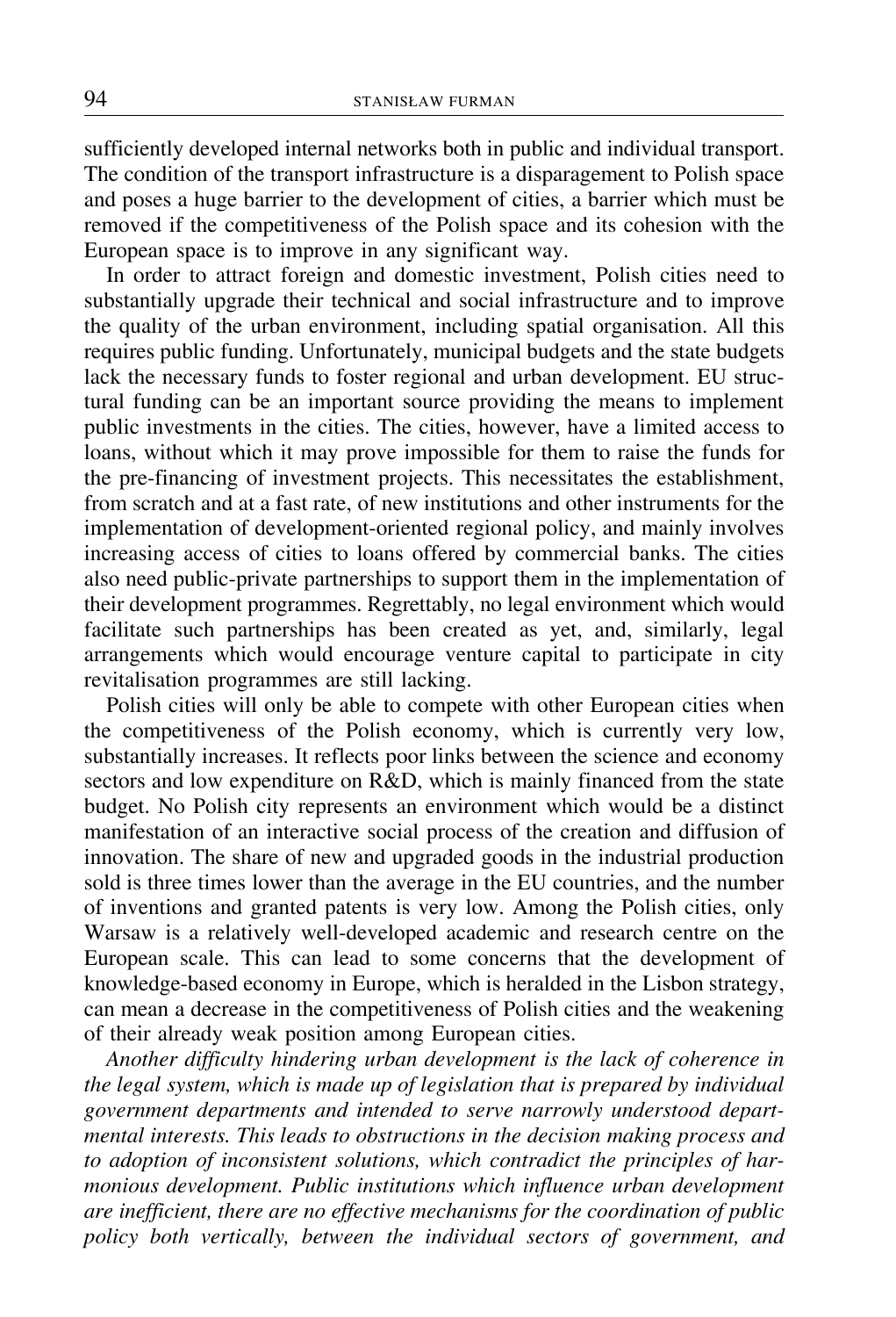*horizontally, between the municipalities (gminas) themselves. This can be particularly acutely felt in the emerging metropolitan areas, which play a critical role in the countryís development.*

## **Visions of the European city in the 21st century**

Due to changes caused by globalisation, emergence of information society and entering into new development stages by the cities, the visions of the 21<sup>st</sup> century city refer to values which the city should create, the resulting development goals and ways to achieve such goals rather than future structures and forms of the city. I would like to focus on three visions: vision of an enterprising city, vision of a friendly city and vision of a connected city, set out in the New Charter of Athens drawn up by the European Council of Town Planners.

**The enterprising city** is a centre of activity competing in effectiveness and innovation for a better position in the world of global economy. It is a liberal city, open to change and to various styles of behaviour; multi-ethnic, but also allowing a certain cultural uniformisation. Its development strategy aims to intercept capital and investments moving around the world, with a view to ensuring high economic growth and domination in one of the economy sectors. This is intended to raise funds required to solve the city's problems and to improve the material and civilisational standards of living for all its inhabitants. In this strategy, endeavours to embrace opportunities prevail over the concern to solve immediate problems. Such a strategy is implemented by strong leadership, public and private partnerships and aggressive marketing of the city, while the instruments employed include ensuring favourable conditions and providing attractive locations for business activity; public investments in culture and recreation which improve the city's prestige; supporting the development of an innovation-friendly environment; efficient business-environment infrastructure and a broad offer of residential property which would help to attract business executives and intellectual elites (Hall, Hubbard 1998).

**A friendly city** is a city that guarantees security and a healthy, comfortable working and living environment; a city that is developing in concord with tradition and in harmony with nature, with a reliable local economy which can offer its residents a sense of stability. The strategy adopted by such a city is to defend its position by strengthening the local economy and global economy enterprises which already have a presence in the city, to observe the principles of eco-development and care for its organisation of space. This is a vision that is adopted by well-developed, affluent European cities, with strong and conservative local communities that resist changes, respect the principles of local democracy and actively participate in the city's governance (Inoguchi, Newman, Paoletto, 1999).

**A connected city** is a city that has strong links, via many networks, with the region and other cities of Europe and the world. It is a city that is internally connected physically, socially and economically, but open to other cultures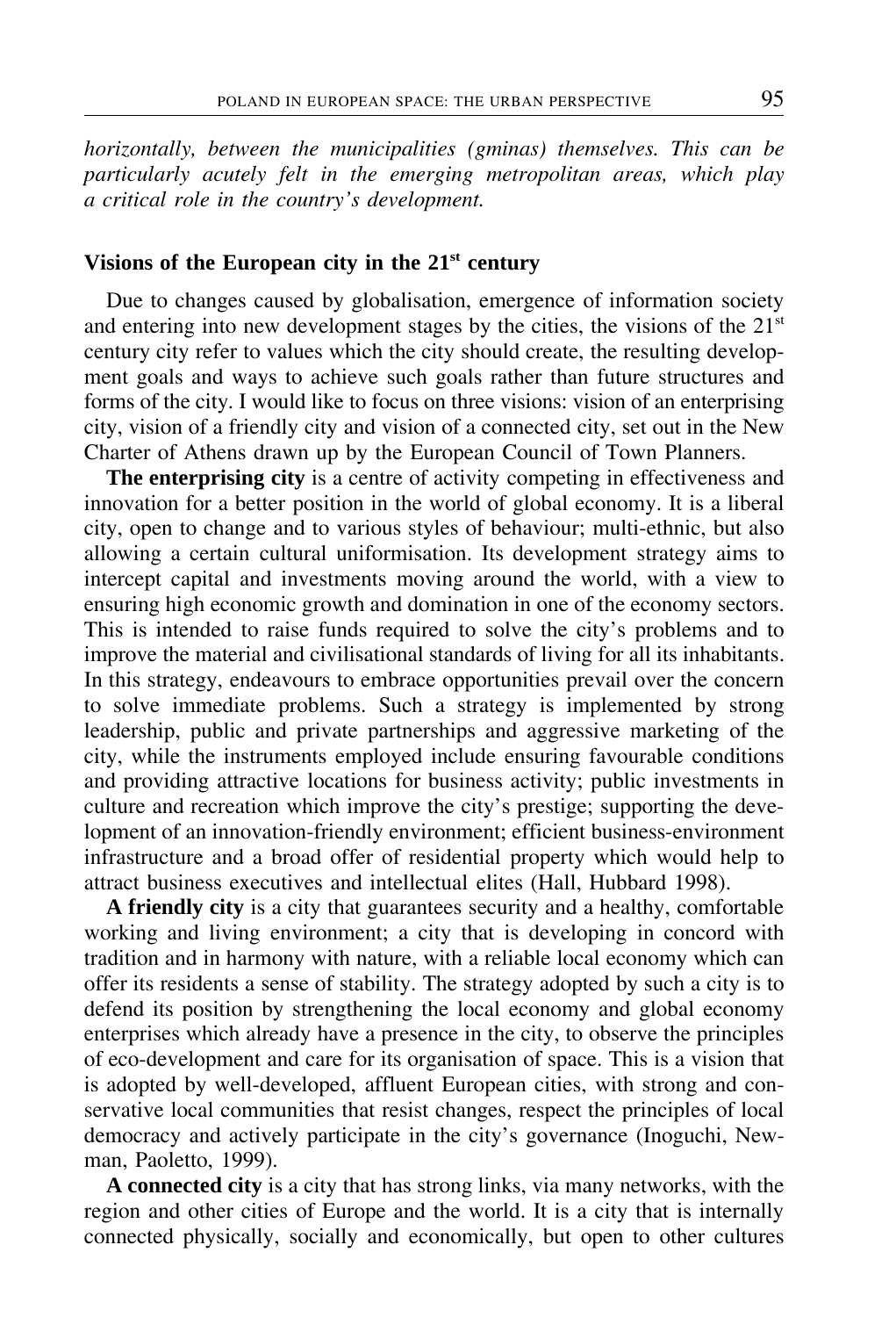and offering conducive conditions for the development of a multi-ethnic community; a city well-rooted in its history and creatively merging the past with the future, aware of its identity but also drawing on the cultural diversity of its multi-ethnic community. This is a city that integrates innovation with a political courage to introduce unconventional solutions in all the spheres of life; a city connected with the natural environment and protecting it through the economical use of its nature resources (*The New Charter...* 2003).

In all visions of the European city, particular attention is placed on good governance: an integrated effort of the local authorities, civic society and the private sector, which is both the means and the precondition for the realisation of the concept of sustainable development. Good governance means observing the principles of subsidiarity, solidarity, private and public partnership, coherent actions at all levels and sectors of authority, as well as a willingness to learn at all times and to follow good examples. This is a wonderful vision, but it seems to be quite remote from the reality of the Polish cities today.

#### **References**

- *1 Kongres Miast Polskich*, Warszawa, 13–14 November 2003, Związek Miast Polskich.
- Domański R., 2000, *Miasto innowacyjne*, Warszawa: Wydawnictwo Naukowe PWN.
- *ESDP European Spatial Development Perspective*, 1999, Luxembourg: Office for Official Publications of the European Communities.
- European Commission, 2004, *A New Partnership for Cohesion, Third Report on Economic and Social Cohesion*, Luxembourg: Office for Official Publications of the European Communities.
- Furman S., 2000, 'Development of Warsaw on the way to global market' [in:] A. Kukliński (ed.), *The Knowledge-based Economy*, Vol. 5 - The European *Challenges of the 21 Century*, Warszawa: KBN.
- Furman S., 2001a, 'From "creative destruction" to successful adaptation', *European Council of Town Planners Symposium: Implications of EU Enlargement for Spatial Planning and Spatial Planning in Accession Countries*, Warsaw, 18 May, 2001.
- Furman S., 2001b, 'Impact of Globalization on Polish large cities' [in:] H. Bunz, A. Kukliński (eds.), *Globalization* - *Experiences and Prospects*, Warsaw: Friedrich Ebert Stiftung, Oficyna Wydawnicza Rewasz.
- Hall P., 1990, 'Europe after 1992' [in:] *Urban Challenges. A Report to the Commission on Metropolitan Problems*, Stockholm: Statens Offentliga Utredningar.
- Hall T., Hubbard P., 1998, *The Entrepreneurial City: Geographies of Politics, Regime and Representation*, New York: John Wiley and Sons.
- Hall P., Pfeiffer U., 2000, *Urban Future 21. A Global Agenda for 21 Century Cities*, London: E&FN Spon.